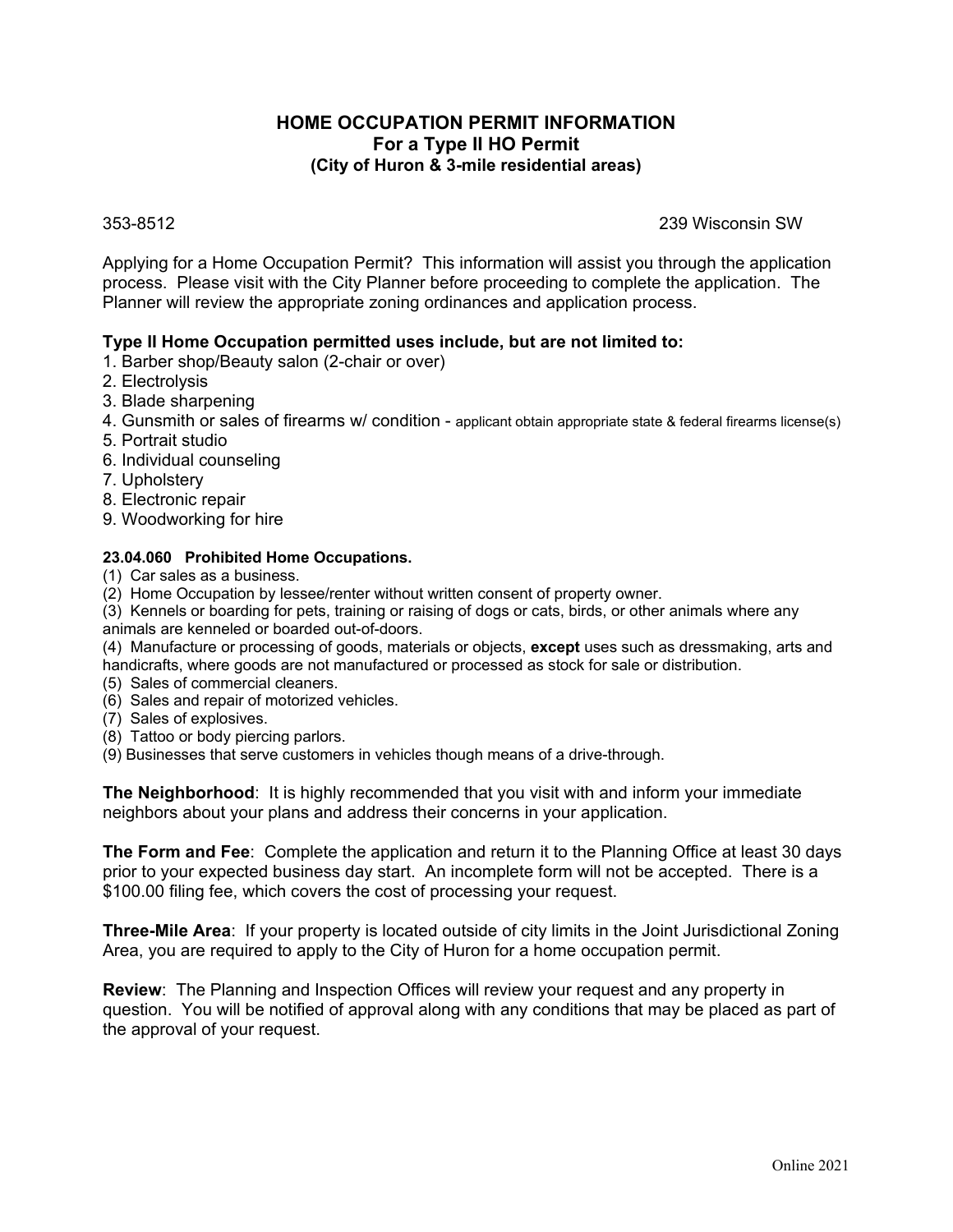**Notice**: At least 7-10 days before consideration the Planning Office will post a sign on the applicant's property and will mail a public notice to all property owners and/or residents of adjacent parcels and any parcels immediately across the street from the applicant's residence opening public comments on the request. The Planning Office can provide you with a list of addresses that will be notified. Depending on testimony related to the applicant's request, the city Planner or Inspector may grant Type II Home Occupation permit applications. If deemed appropriate, the city Planner or Inspector may defer the applicants request to the Hearing Examiner.

### **Renewals**

All home occupation permits are reviewed every two years. There is no fee charged for the renewals. If a complaint regarding the home occupation occurs, the property will be inspected prior to the 2-year renewal and you will be notified of any changes regarding the permit.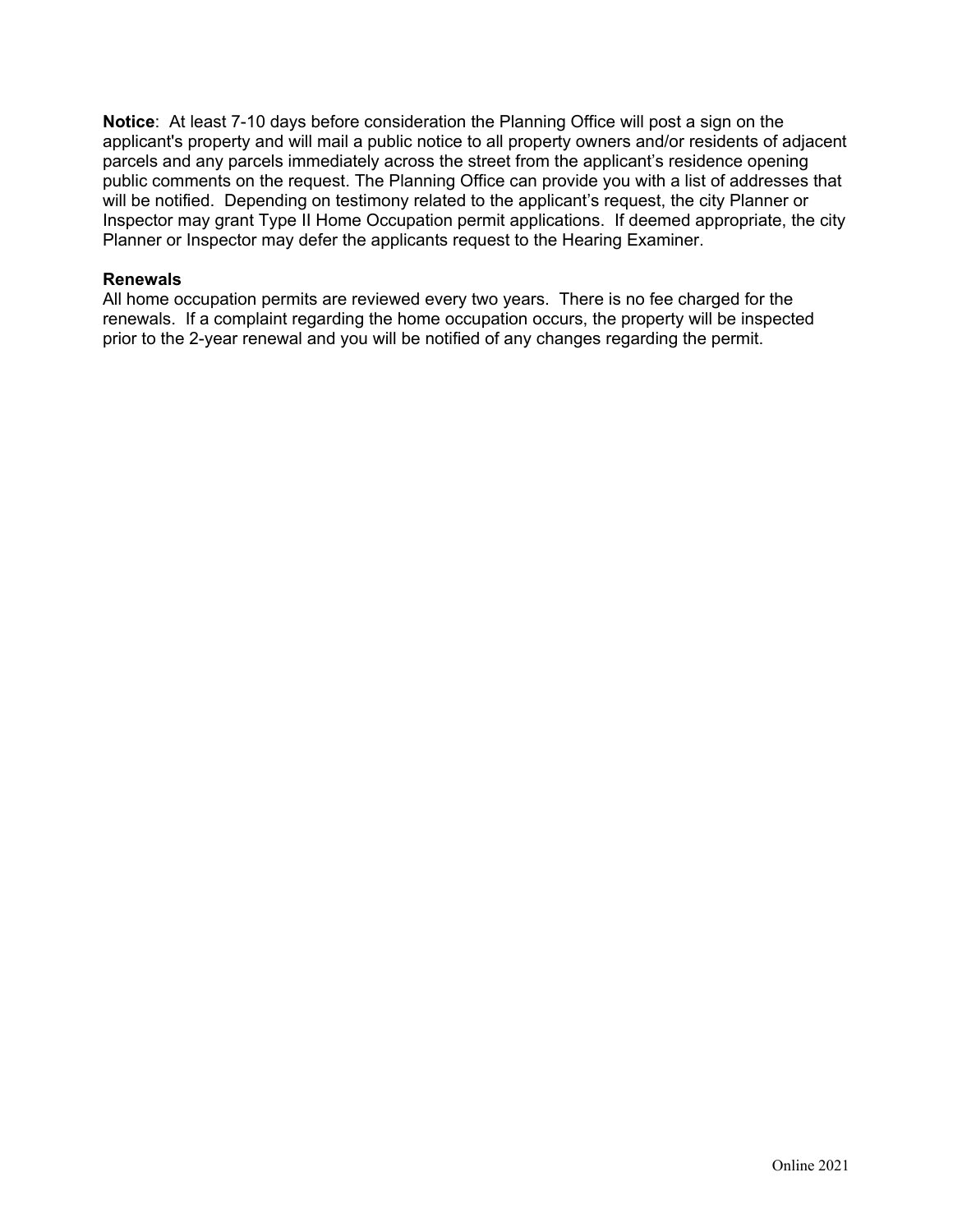# HOME OCCUPATION PERMIT APPLICATION

Filing fee - \$100.00 [please print]

| the contract of the contract of the contract of the contract of the contract of |                                                                                                                                                                                                                                                                                                                                                      |  |  |  |  |
|---------------------------------------------------------------------------------|------------------------------------------------------------------------------------------------------------------------------------------------------------------------------------------------------------------------------------------------------------------------------------------------------------------------------------------------------|--|--|--|--|
|                                                                                 |                                                                                                                                                                                                                                                                                                                                                      |  |  |  |  |
|                                                                                 |                                                                                                                                                                                                                                                                                                                                                      |  |  |  |  |
|                                                                                 |                                                                                                                                                                                                                                                                                                                                                      |  |  |  |  |
|                                                                                 | Legal Description:<br>Zone: <u>Zone:</u> Zoning code affected: 23. 423. 23. 2014                                                                                                                                                                                                                                                                     |  |  |  |  |
|                                                                                 |                                                                                                                                                                                                                                                                                                                                                      |  |  |  |  |
|                                                                                 | NOTE: All approved home occupation permits shall be granted with the following conditions:<br>(1) The City Planner and Building Inspector may attach restrictions or stipulations as<br>they see fit.<br>All home occupation permits are subject to biennial review.<br>(2)<br>(3) There shall be no renewal permit fee for home occupation permits. |  |  |  |  |
| 1 <sub>1</sub>                                                                  |                                                                                                                                                                                                                                                                                                                                                      |  |  |  |  |
|                                                                                 |                                                                                                                                                                                                                                                                                                                                                      |  |  |  |  |
| 2.                                                                              | What will be its effect on your neighborhood: __________________________________                                                                                                                                                                                                                                                                     |  |  |  |  |
|                                                                                 |                                                                                                                                                                                                                                                                                                                                                      |  |  |  |  |
| 3.                                                                              | Describe any special situations which the commission should consider:                                                                                                                                                                                                                                                                                |  |  |  |  |
|                                                                                 |                                                                                                                                                                                                                                                                                                                                                      |  |  |  |  |
|                                                                                 |                                                                                                                                                                                                                                                                                                                                                      |  |  |  |  |
|                                                                                 |                                                                                                                                                                                                                                                                                                                                                      |  |  |  |  |
| 4.                                                                              | Hours of operation?                                                                                                                                                                                                                                                                                                                                  |  |  |  |  |